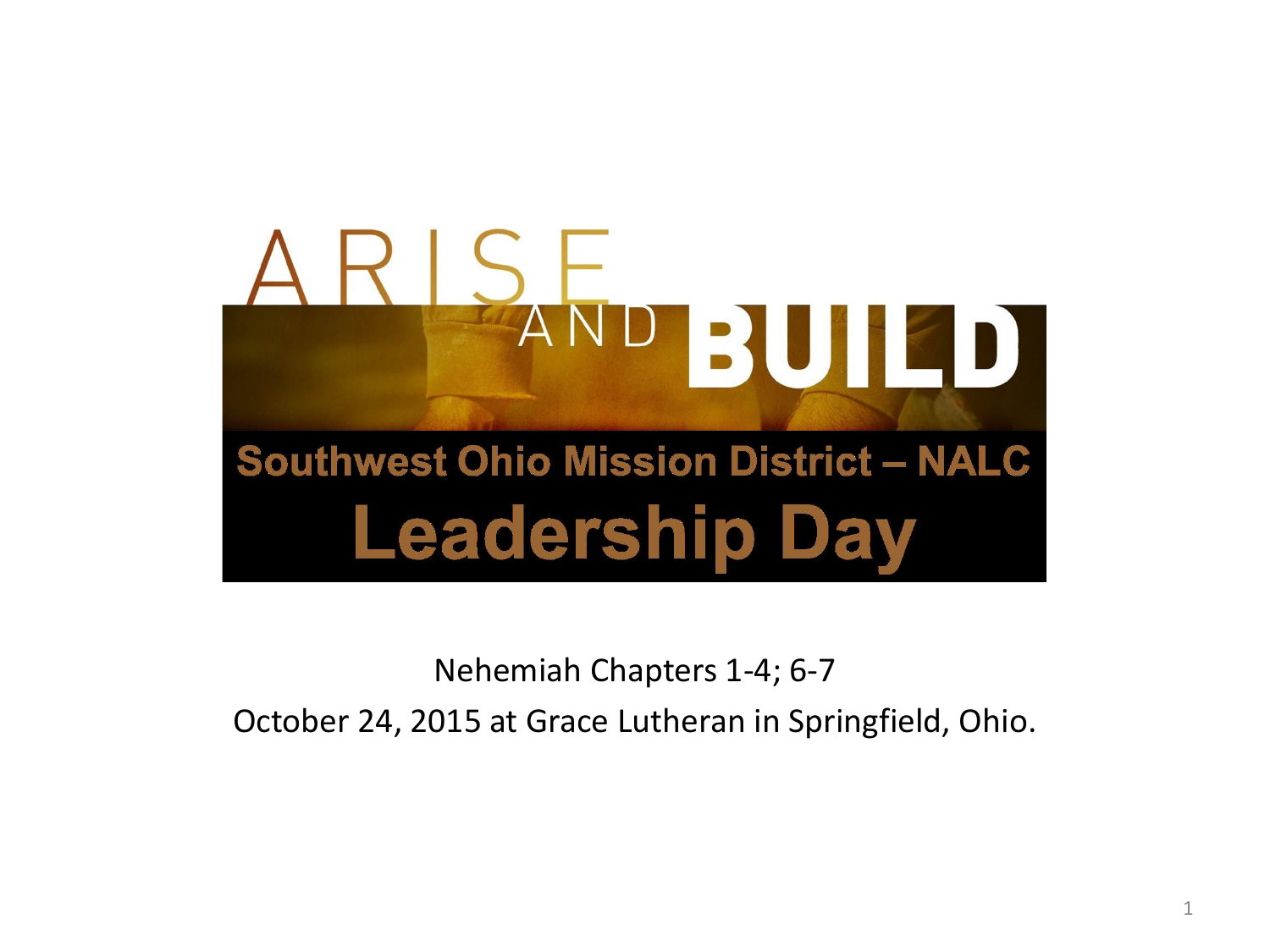



**Nehemiah is viewed as one of the great leaders and managers of the Old Testament. He led a group of Jews living in Judah to rebuild the walls and gates of Jerusalem in only 52 days!**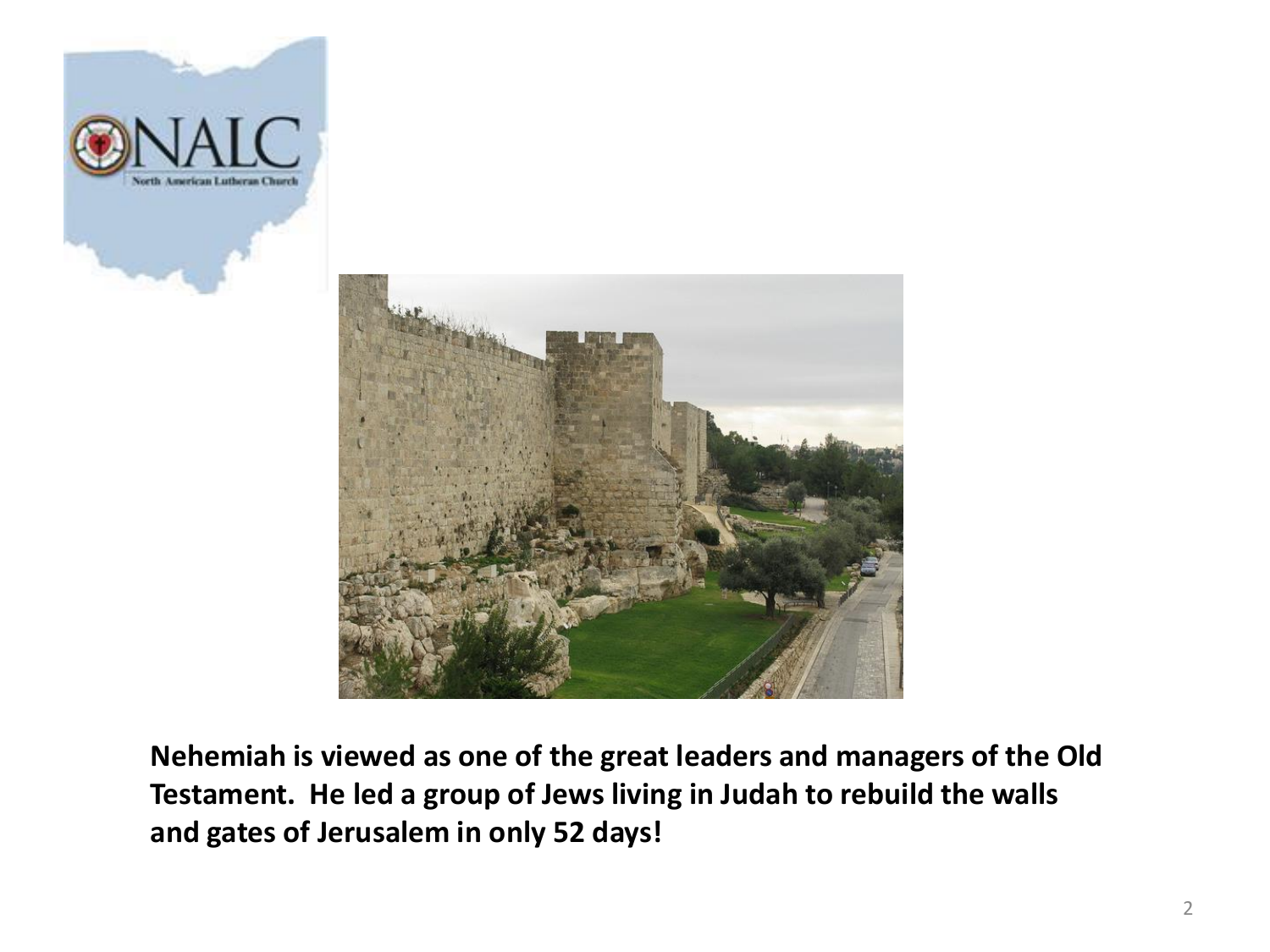

| <b>SOMD Leadership Conference Agenda</b> |                                                                    |
|------------------------------------------|--------------------------------------------------------------------|
|                                          | Registration: Fellowship and coffee.                               |
| $9:00 - 9:30$ a.m.                       | \$10.00 per participant (covers food, etc.).                       |
|                                          | Nehemiah 1: Nehemiah's Concern for Jerusalem; His Prayers to God   |
| $9:30 - 10:00$ a.m.                      | Worship in the sanctuary with Pastor Dan Powell.                   |
|                                          | Nehemiah 2: Nehemiah Inspects Jerusalem's Wall                     |
|                                          | Introduction: Connecting to the NALC flowchart. SOMD and           |
| $10:00 - 10:30$ a.m.                     | introducing each church.                                           |
| $10:30 - 10:45$ a.m.                     | <b>Break</b>                                                       |
|                                          | Nehemiah 2-4: Rebuilding the Wall of Jerusalem; Enemies Oppose the |
|                                          | Rebuilding                                                         |
|                                          | Envisioning the SOMD in the community center.                      |
| $10:45 - 12:00$ p.m.                     | S.W.O.T. - Strengths, Weaknesses, Opportunities, and Threats       |
| $12:00 - 1:00$ p.m.                      | Lunch (Fellowship Hall)                                            |
|                                          | Nehemiah 4: " we all return to the wall, each to his work "        |
|                                          | Vision casting for SOMD. Choose/vote our top four or five          |
| $1:00 - 2:30$ p.m.                       | opportunities for mission of the congregations and SOMD.           |
|                                          | Nehemiah 6-7: " this work has been accomplished with the help of   |
|                                          | our God."                                                          |
|                                          | Worship (Sanctuary): We close in a brief worship service with Holy |
| $2:30 - 3:00$ p.m.                       | Communion and Prayer.                                              |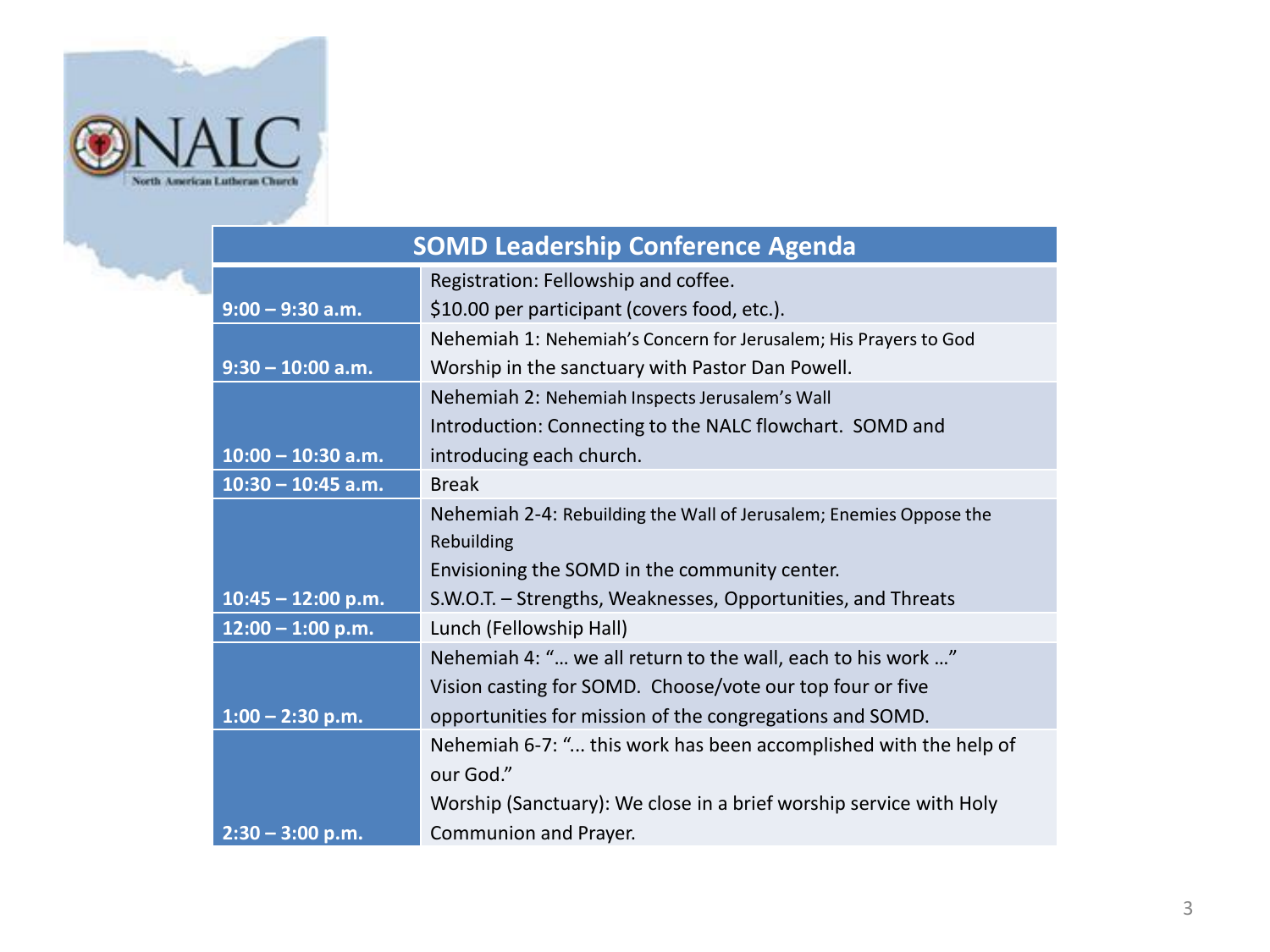

#### **Who are we and why do we exist?**

The **Ohio Mission Region** (OMR) was formed on May 9, 2015 as a way to maintain state-wide unity when the former Ohio Mission District split into its current 5 districts.

#### **Ohio Mission Districts**

- North West Ohio
- North Central Ohio
- North East Ohio
- Southwest Ohio (SOMD)
- Southeast Ohio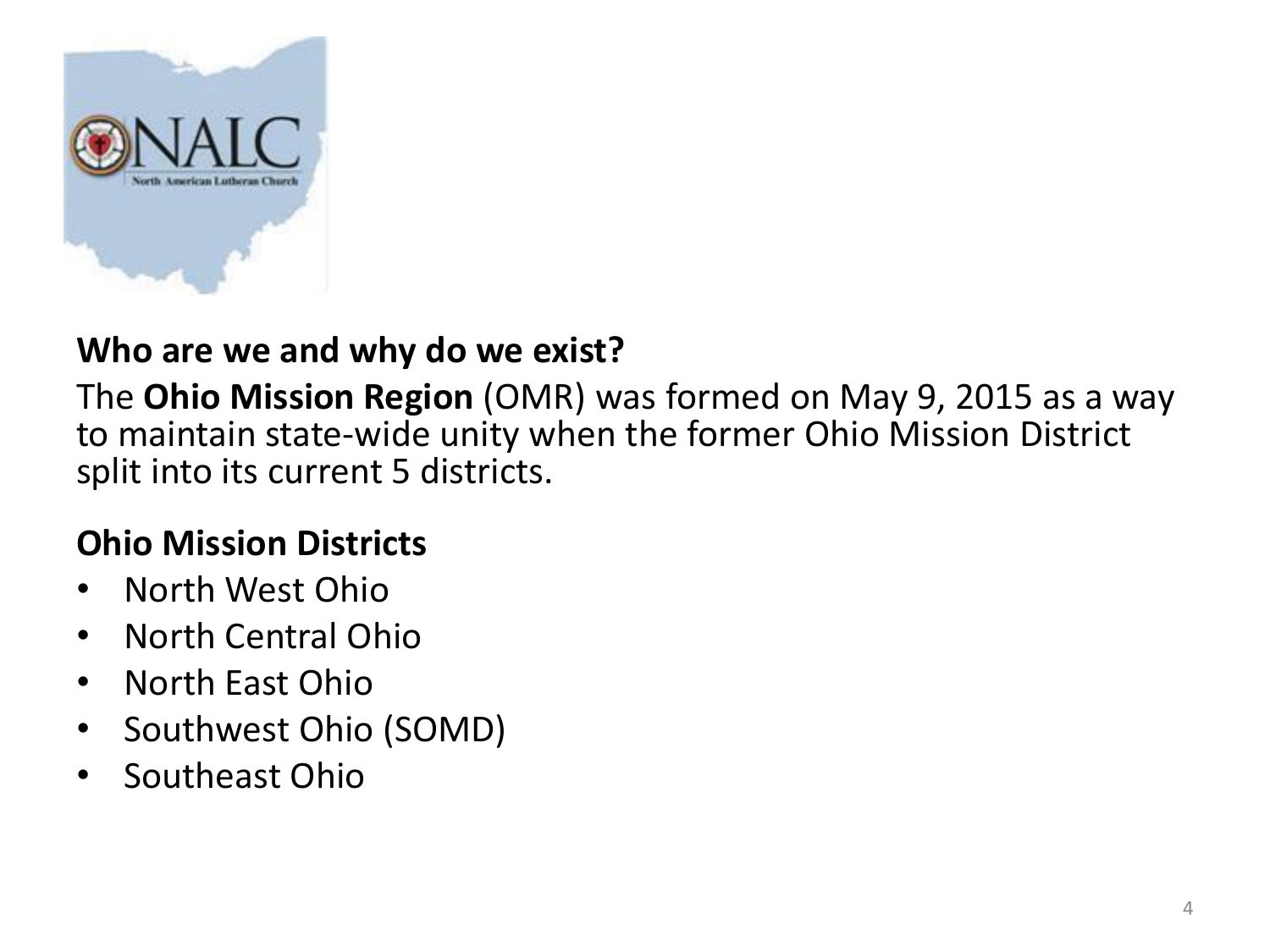

#### **Southwest Ohio Mission District Contacts Who are the Council Members?**

The picture was taken at the May 9th, 2015 OMR Convocation at Trinity Lutheran Church in Ashland. Those who were present and elected are shown.



**Back Row** (Left to Right): Grover Nelson, Pastor Warren Reichert, Jim Patrick, Kristi Leeth **Front Row** (Left to Right): Pastor Mark Daniels, Pastor Dan Powell, Dean, Pastor Tom Brodbeck **Also:** Kurt Reiber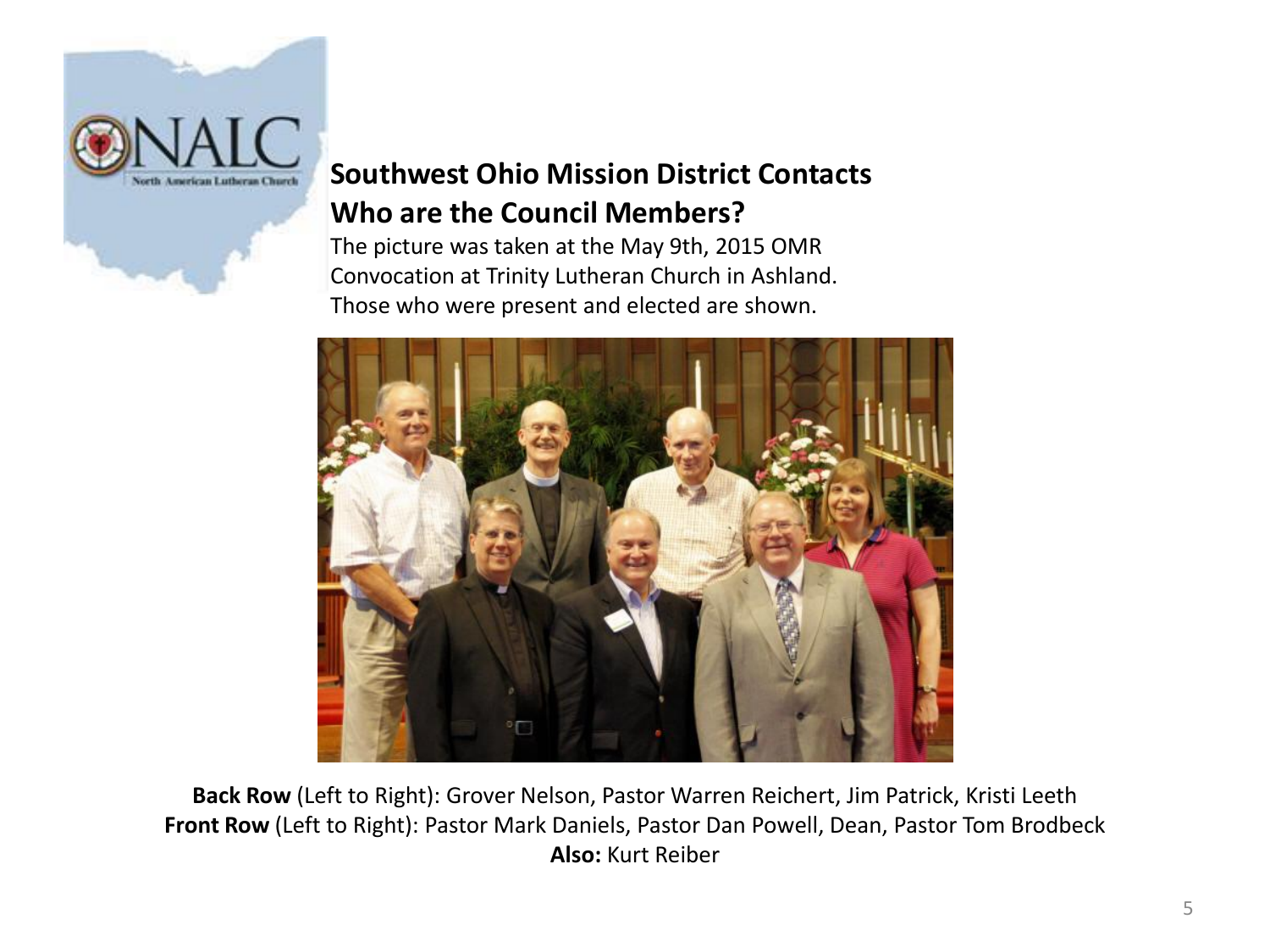

#### **Southwest Ohio Mission District Executive Council**

- Pastor Daniel Powell, Grace Lutheran Church in Springfield, OH Dean (3 year term)
- Pastor Tom Brodbeck, Grace Lutheran Church in Springfield, OH (1 year term)
- Pastor Warren Reichert, Grace Lutheran Church in Eaton, OH (3 year term)
- Pastor Mark Daniels, Living Water Lutheran Church in Centerville, OH Secretary (2 year term)
- Grover Nelson, Living Water Lutheran Church in Centerville, OH Lay Representative (2 year term)
- Kristi Leeth, Grace Lutheran Church in Springfield, OH Lay Representative/Treasurer (1 year term)
- Kurt Reiber, Faith Lutheran Church in Cincinnati, OH Lay Representative (1 year term)
- Jim Patrick, First Lutheran Church, Troy, OH Lay Representative (3 year term) and Lay Representative to Ohio Mission Region Council (1 year term)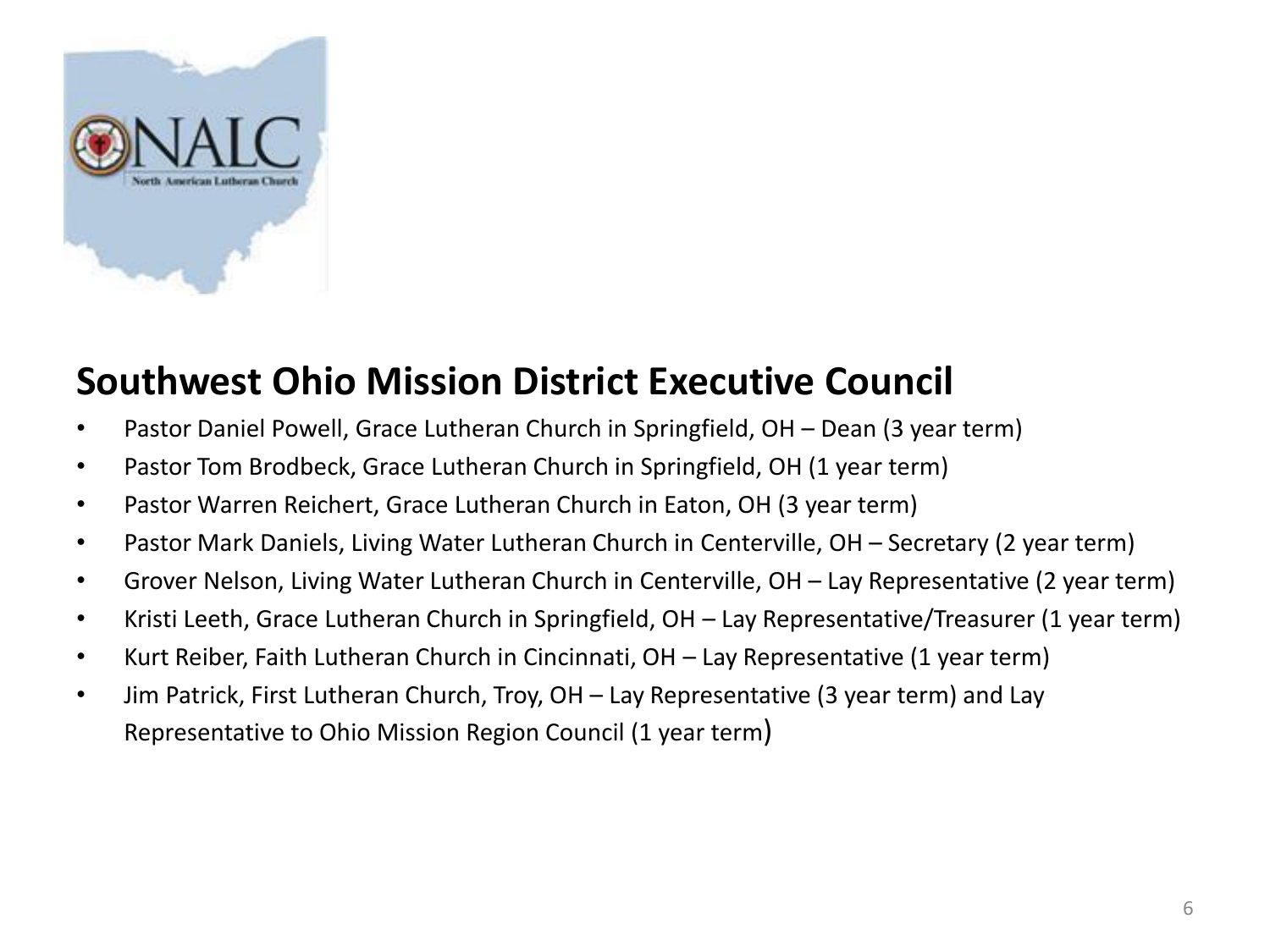

#### **Southwest Ohio Mission District Congregations Faith Lutheran Church in Cincinnati**



**Pastor Paul Schultz Mission Statement:**

**The mission of Faith Lutheran Church is to serve the LORD by providing a church home where we can share the love of Christ with everyone. We will do this through Bible-based studies, fellowship, uplifting worship and music and service to the community to grow God's family.**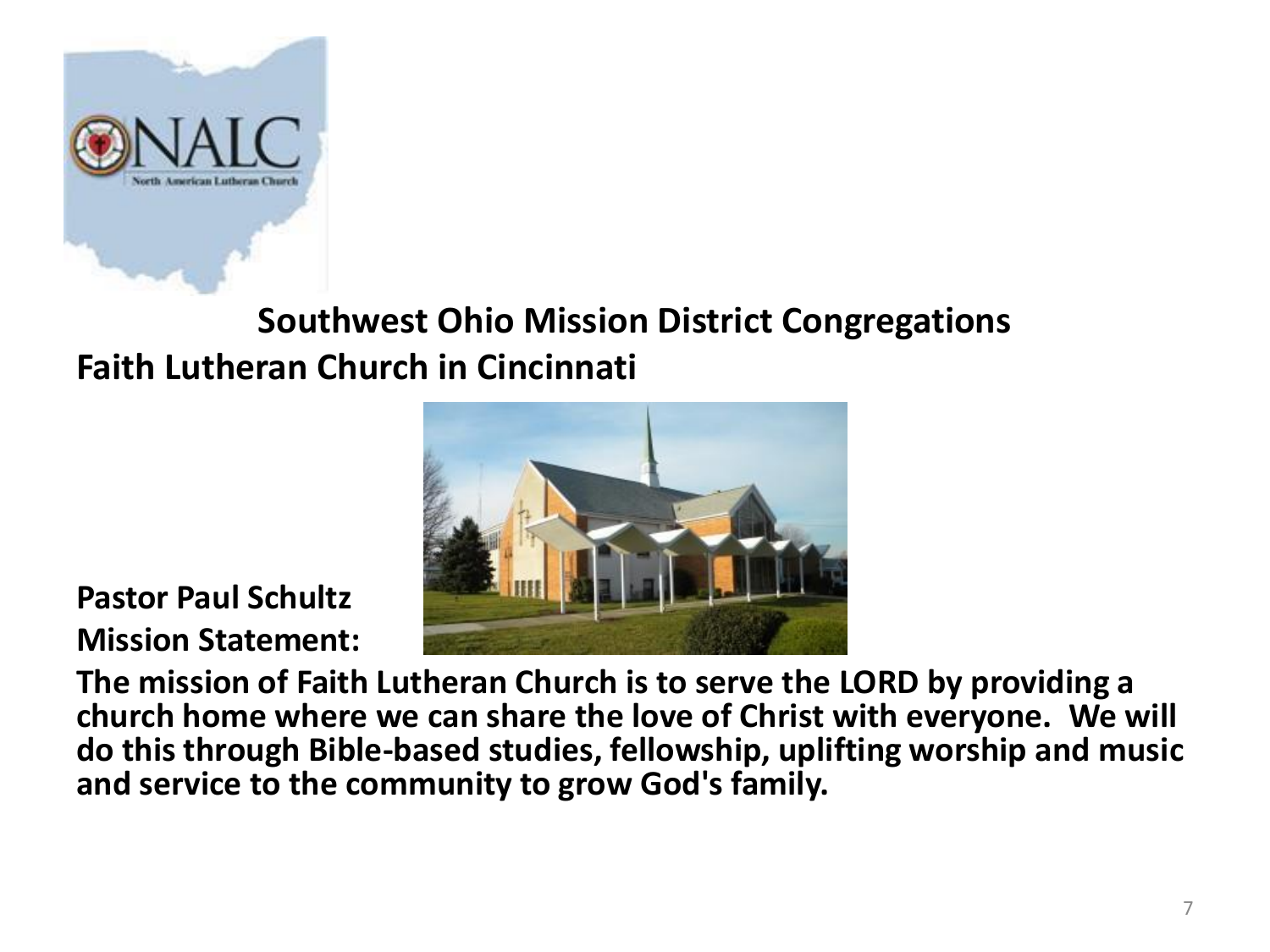

#### **Southwest Ohio Mission District Congregations Faith in Christ Lutheran Church in Springfield**



#### **Pastor Jeffery J. Lee**

**Faith in Christ exists to worship the One True Living God, revealed to us as Father, Son, and Holy Spirit. Flowing from our living relationship full of love for our Lord and Savior Jesus Christ, we live together as the Family of Faith in Christ, caring for each other and for our community.**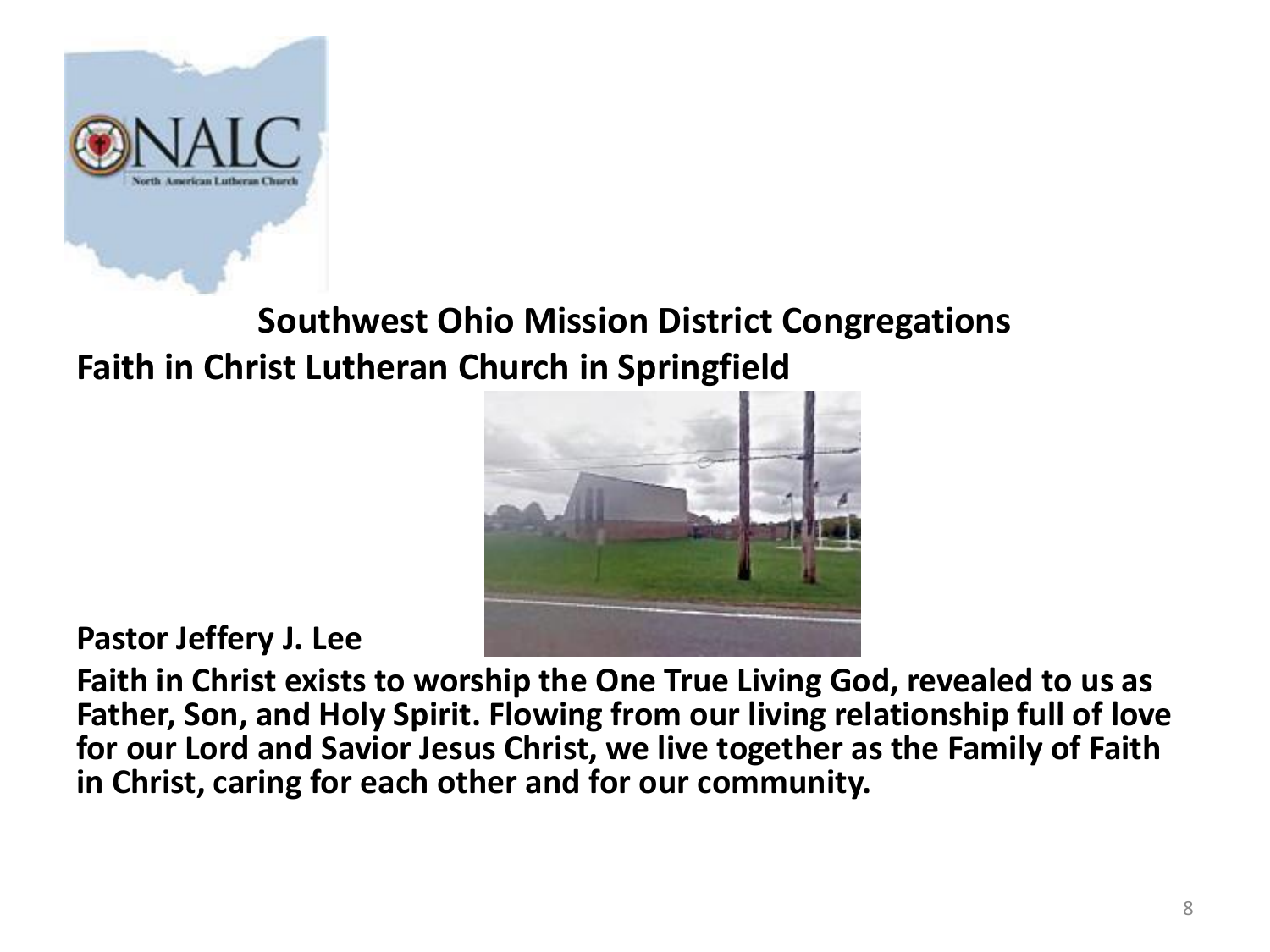

#### **Southwest Ohio Mission District Congregations First Lutheran Church in Troy**



**Pastor Ric Barnes Mission Statement:**

**Worshiping God, Sharing His Love**

- **Radical Hospitality:** You're welcome just as you are.
- **Fearless Conversation:** Your thoughts are welcome.
- **Genuine Humility:** We're all in this together.
- **Divine Anticipation:** God is here, ready to connect with you.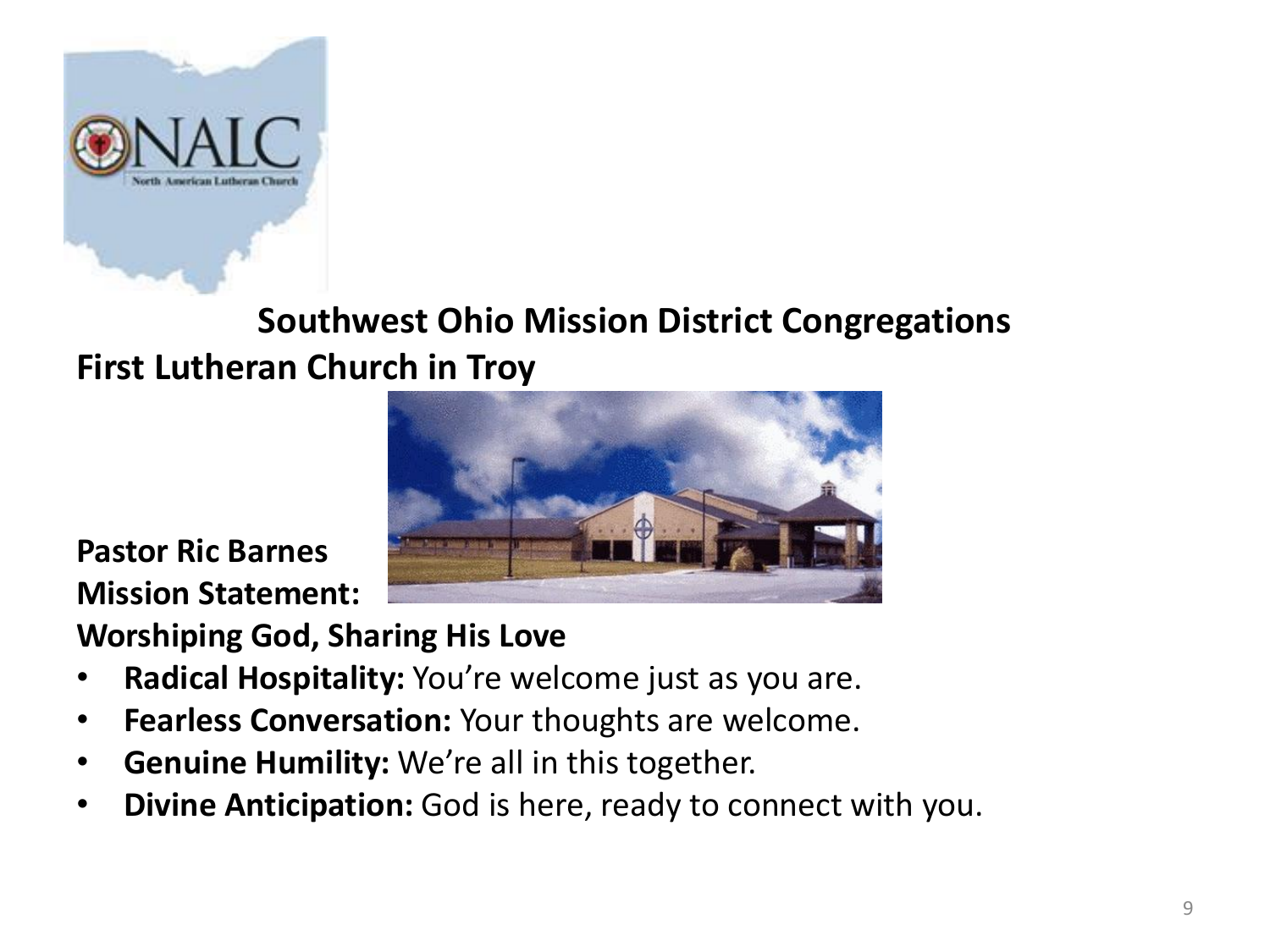

# **Southwest Ohio Mission District Congregations**

**Grace Lutheran Church in Eaton**



**Pastor Warren Reichert**

**Grace Lutheran is a member of the North American Lutheran Church, offering traditional services at 8 & 10:30 a.m. each Sunday. Sunday School at 9:15 a.m. Come join us!**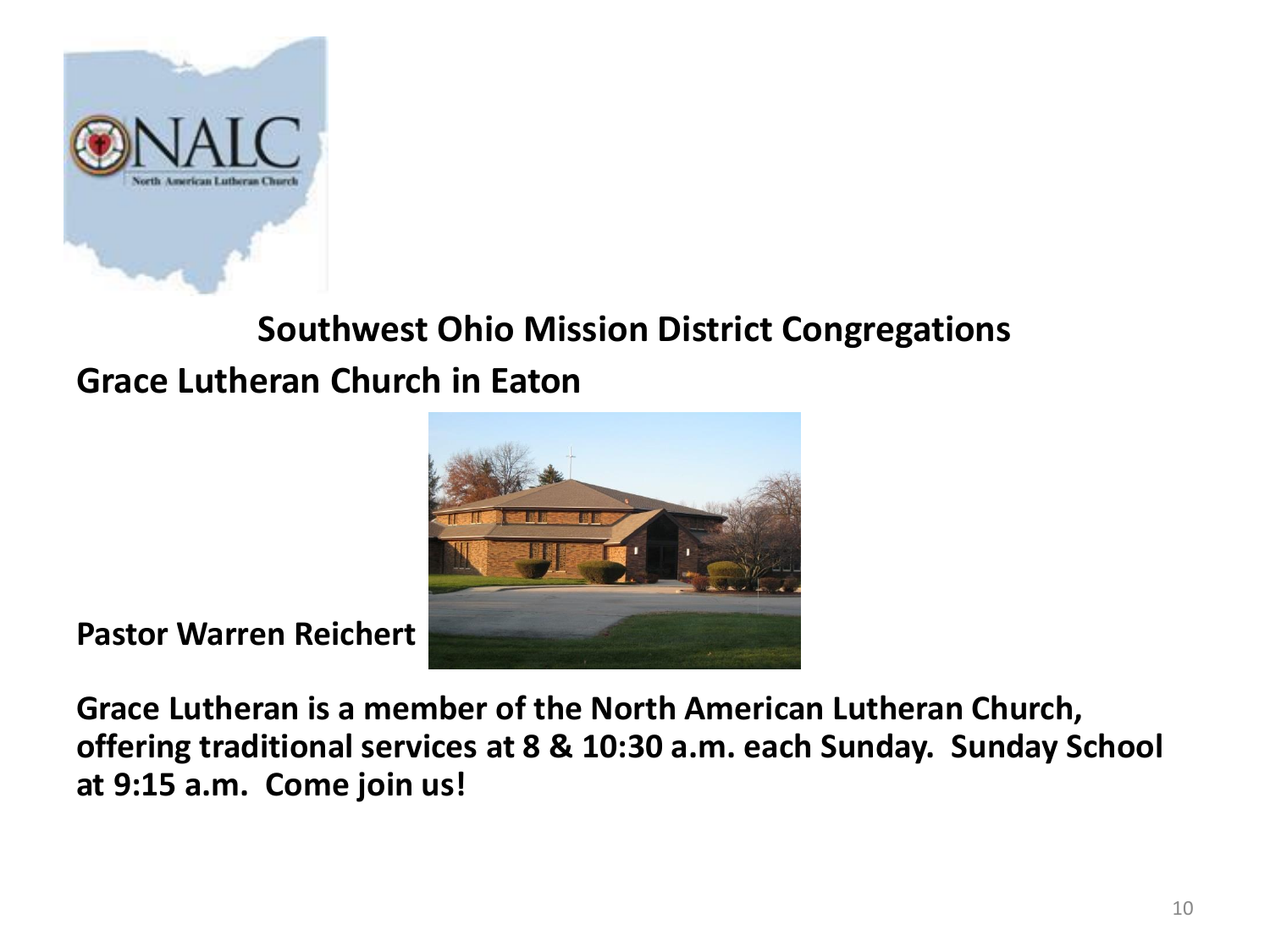

#### **Southwest Ohio Mission District Congregations Grace Evangelical Lutheran Church in Springfield**



**Pastor Daniel Powell**

**Grace is a congregation of the North American Lutheran Church (NALC). Our church was founded in 1915. We strive to be a caring community of believers, dedicated to practicing the cycle of discipleship: inviting, inspiring, educating, equipping and empowering. We are committed to be a church family where we are Receiving the Lord, Revealing His Love!**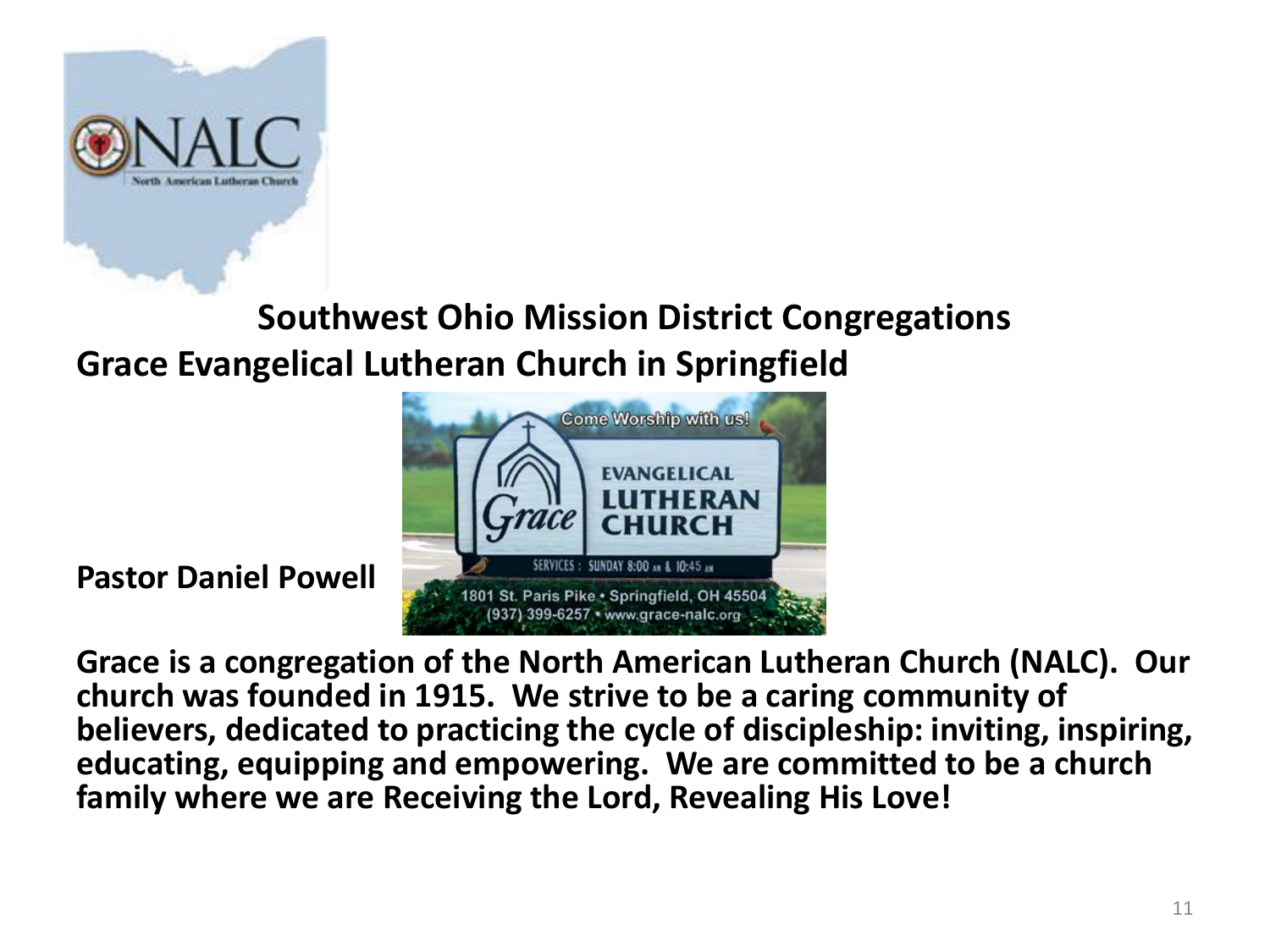

#### **Southwest Ohio Mission District Congregations Grace Evangelical Lutheran Church in West Carrollton**



**Pastor Chuck Beckett Our Mission Statement:** 

**A family of God deeply rooted in the scriptures and Lutheran Confessions working together to fulfill Christ's Great Commission to go and make disciples of all nations.**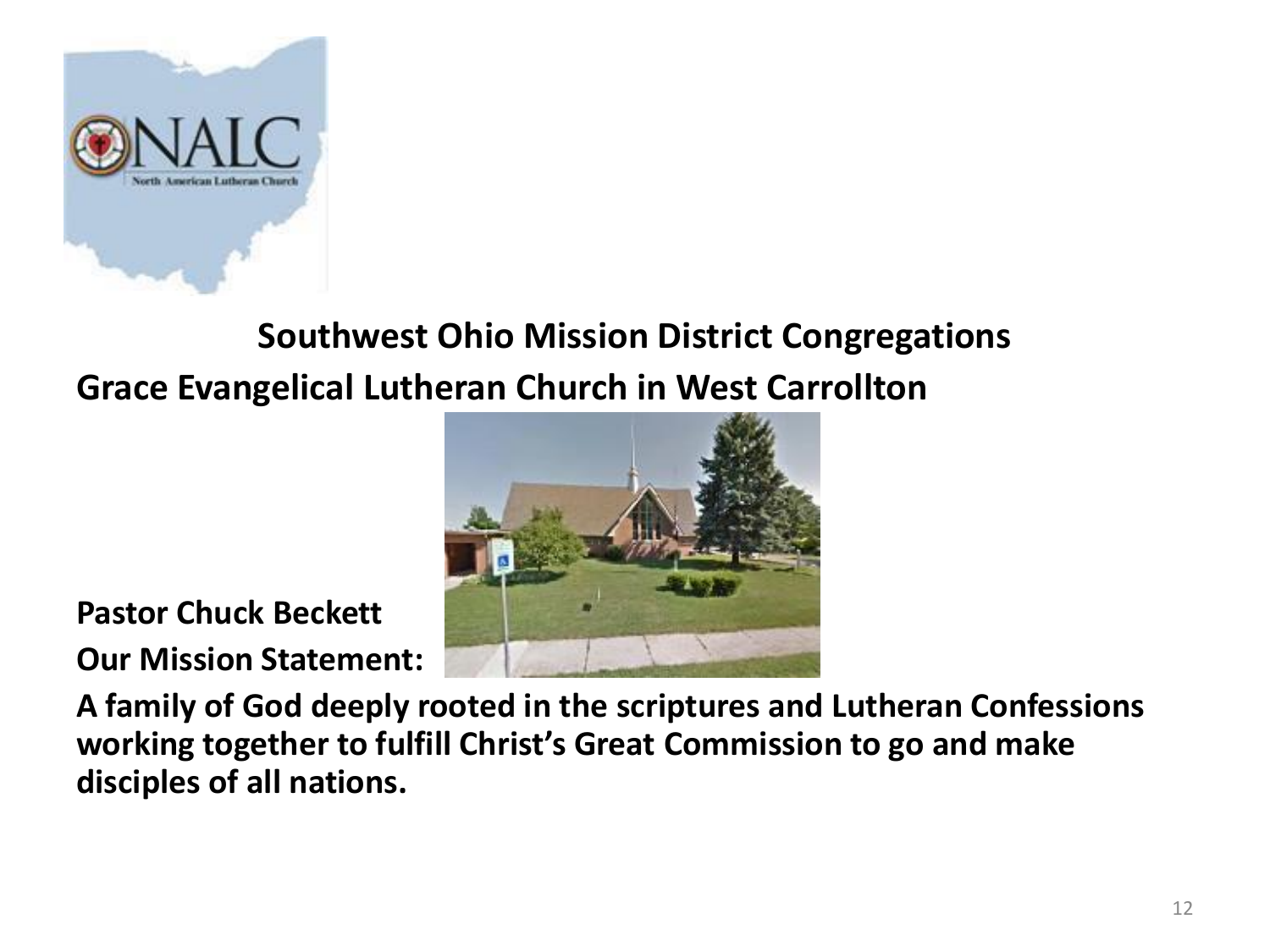

#### **Southwest Ohio Mission District Congregations Living Water Lutheran Church in Centerville**



**Pastor Mark Daniels**

**No matter where you are in your faith journey and no matter what issues may be affecting your life, you are welcomed and invited to be a part of Living Water Lutheran Church in Springboro.**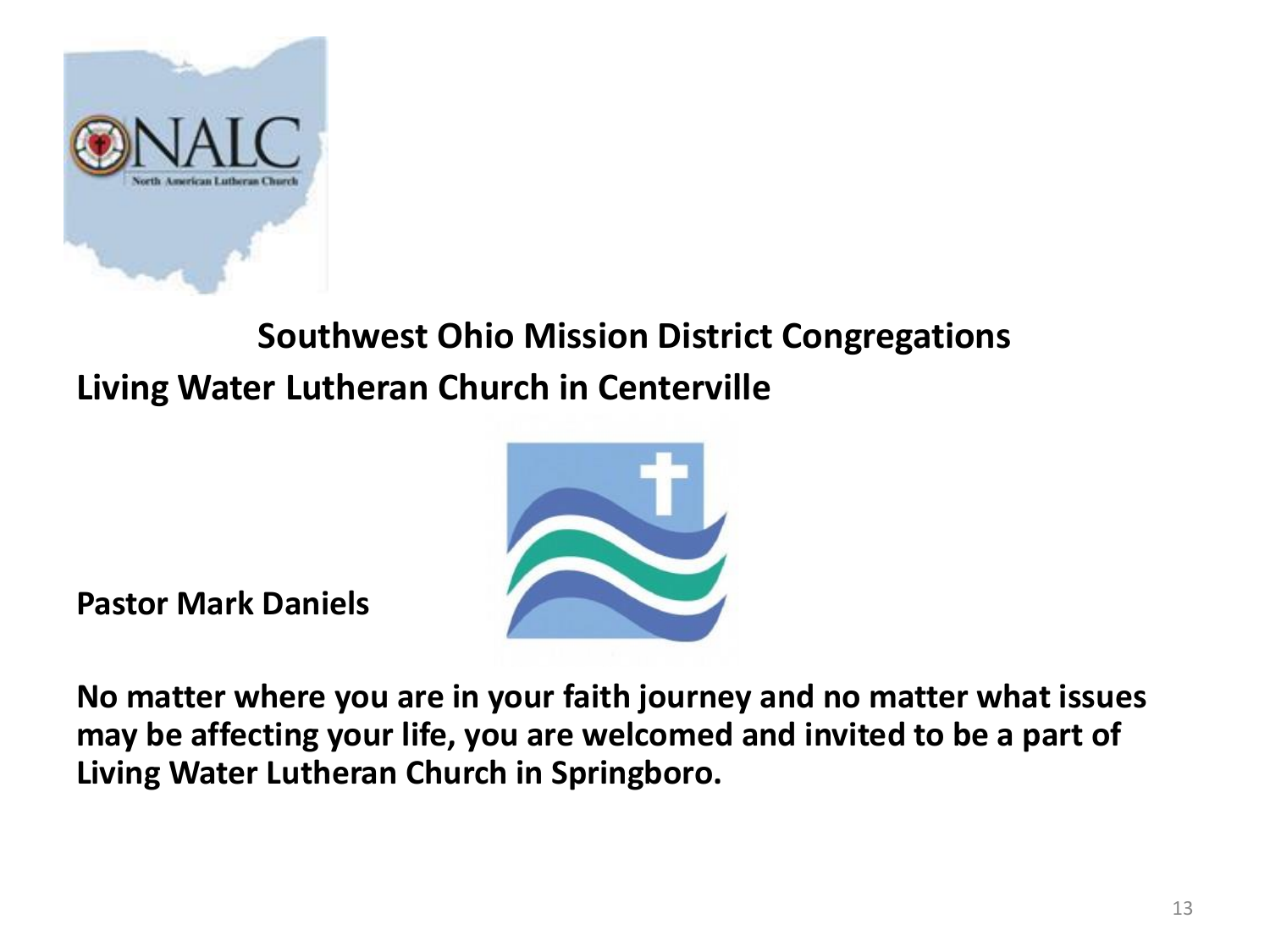

## **Southwest Ohio Mission District Congregations St. John Lutheran Church in Greenville**

**Patti Morlock Interim Pastor Mission Statement:**



*"Growing in grace. Living by faith. Serving with love."*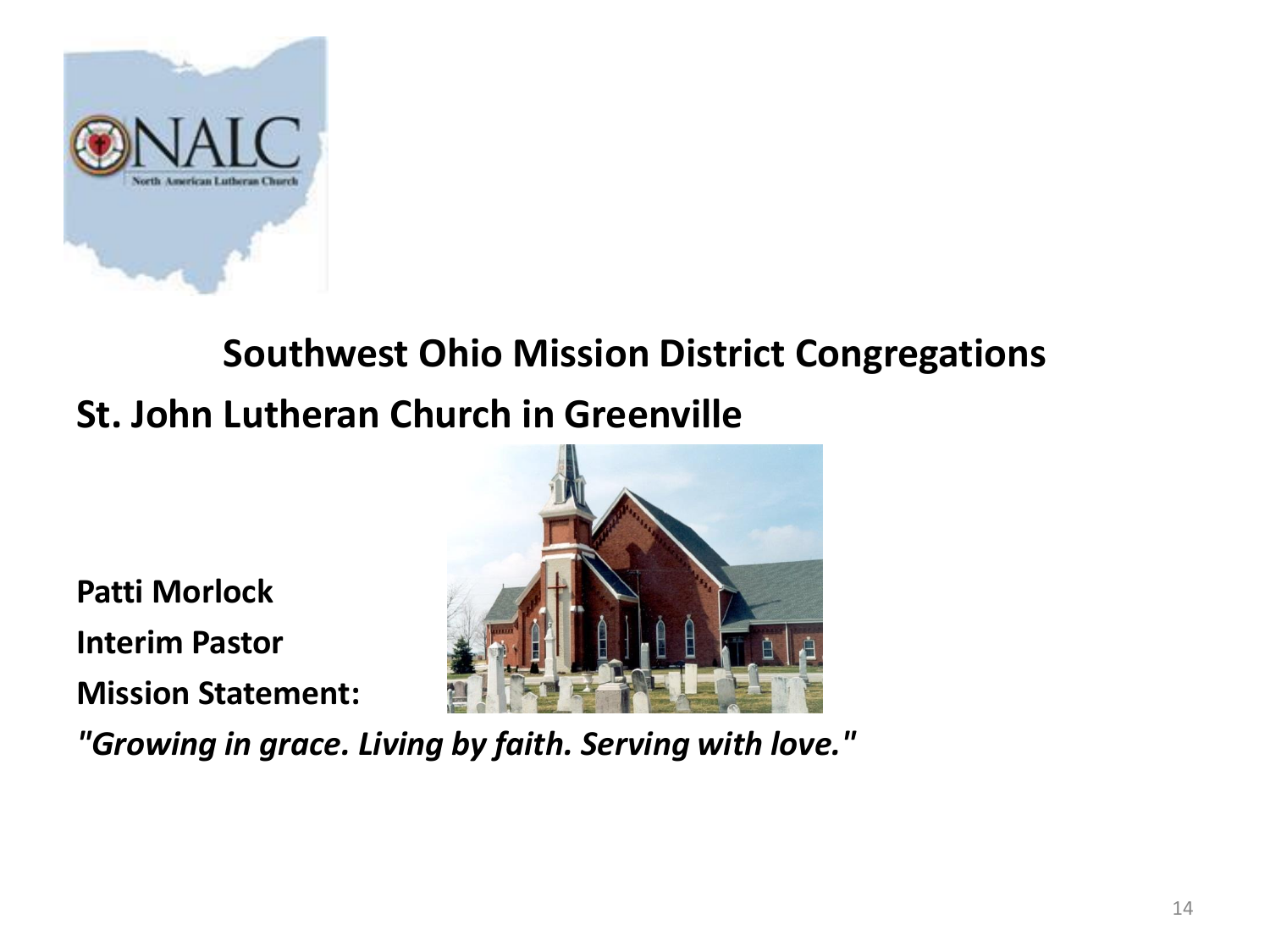

#### **Southwest Ohio Mission District Congregations Trinity Lutheran Church in Springfield**

**Pastor Roger Herrig**

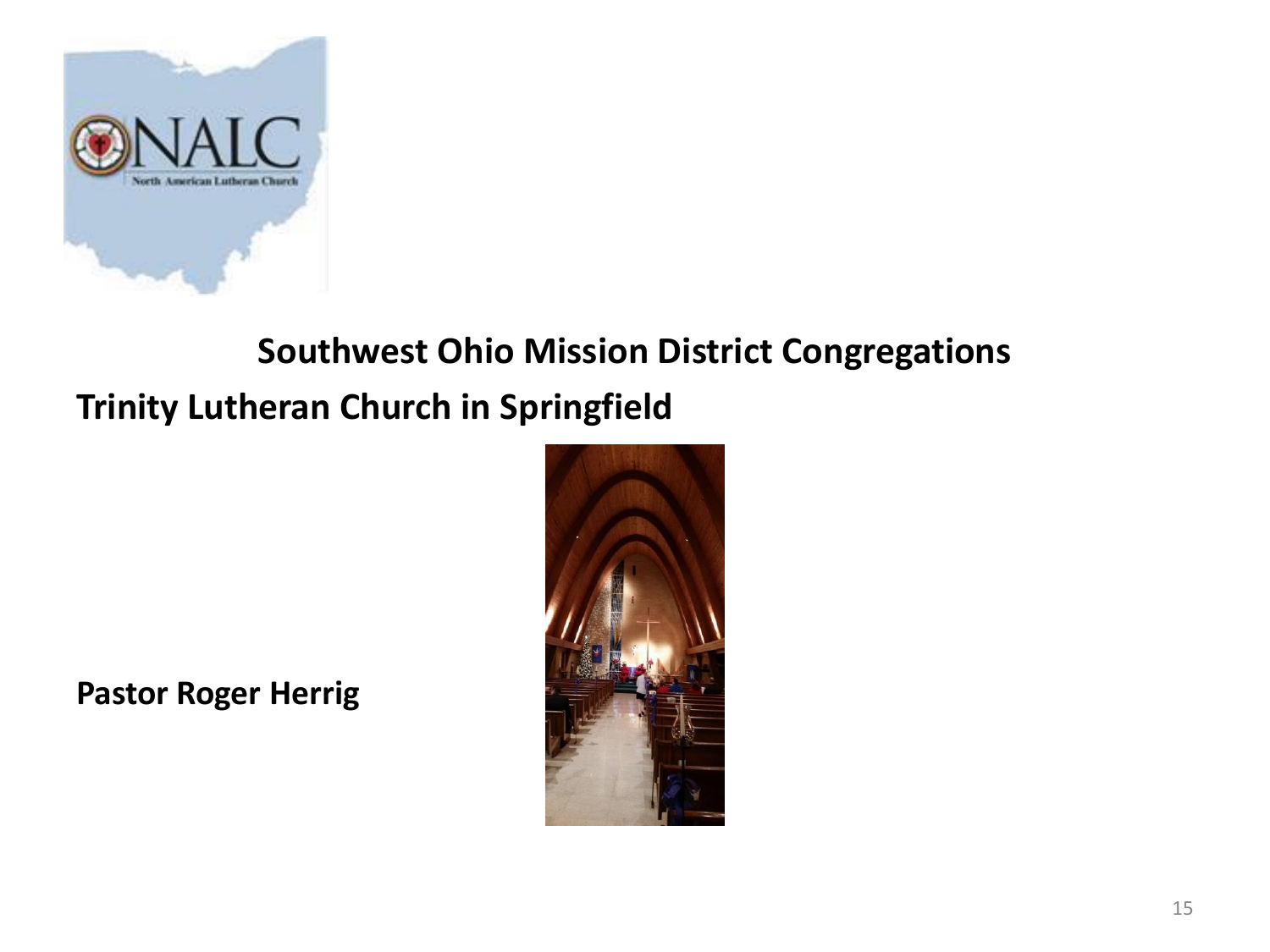

October 24, 2015 at Grace Lutheran in Springfield, Ohio.

I'm thankful to share that the Executive Council of the Southwest Ohio Mission District met for a dinner meeting at Grace/Springfield on Wednesday, June 24<sup>th</sup>. The fellowship was great and God has, by all indications, assembled a creative and committed Executive Council for our Mission District. We are planning a Districtwide, day long, event this fall to bring clergy and congregational leaders together to create our Mission District 'ministry plan'. Our Executive Council will, thereafter, create a budget sufficient to fund our 'ministry plan' and some guidelines for congregational support. I'm thankful to report we are off to a good start and thankful for the partnership we share in Southwest Ohio and throughout our Mission Region!

*Pastor Daniel M. Powell, Dean*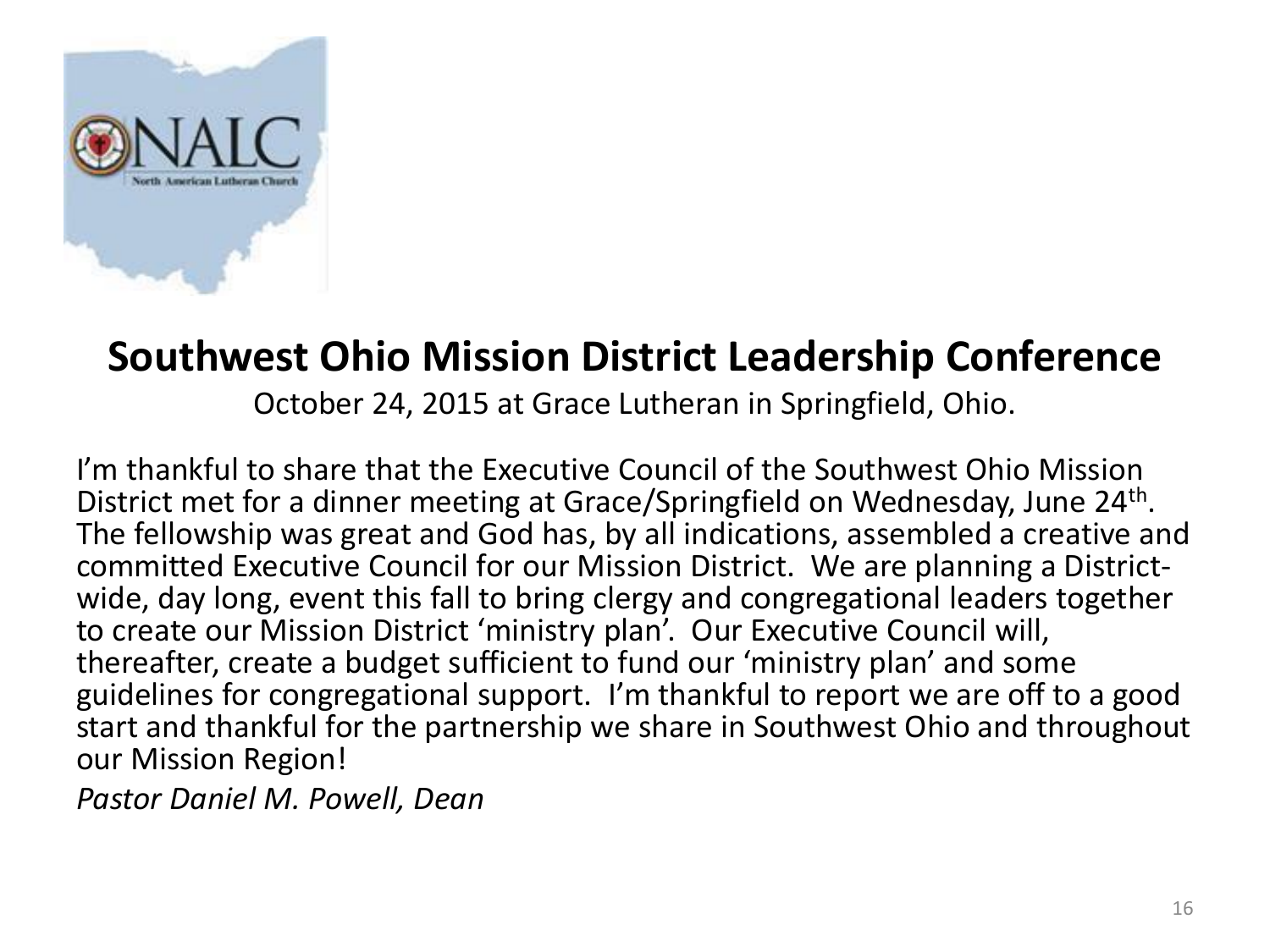

## **Why:**

- To cast a vision for our Mission District.
- Create a list of dreams and ideas of what our SOMD congregations consider our highest priorities.
- Help each congregation think about their own vision within their local congregation and community.
- Become better acquainted and share in our Lord's joy.
- Partner in prayer.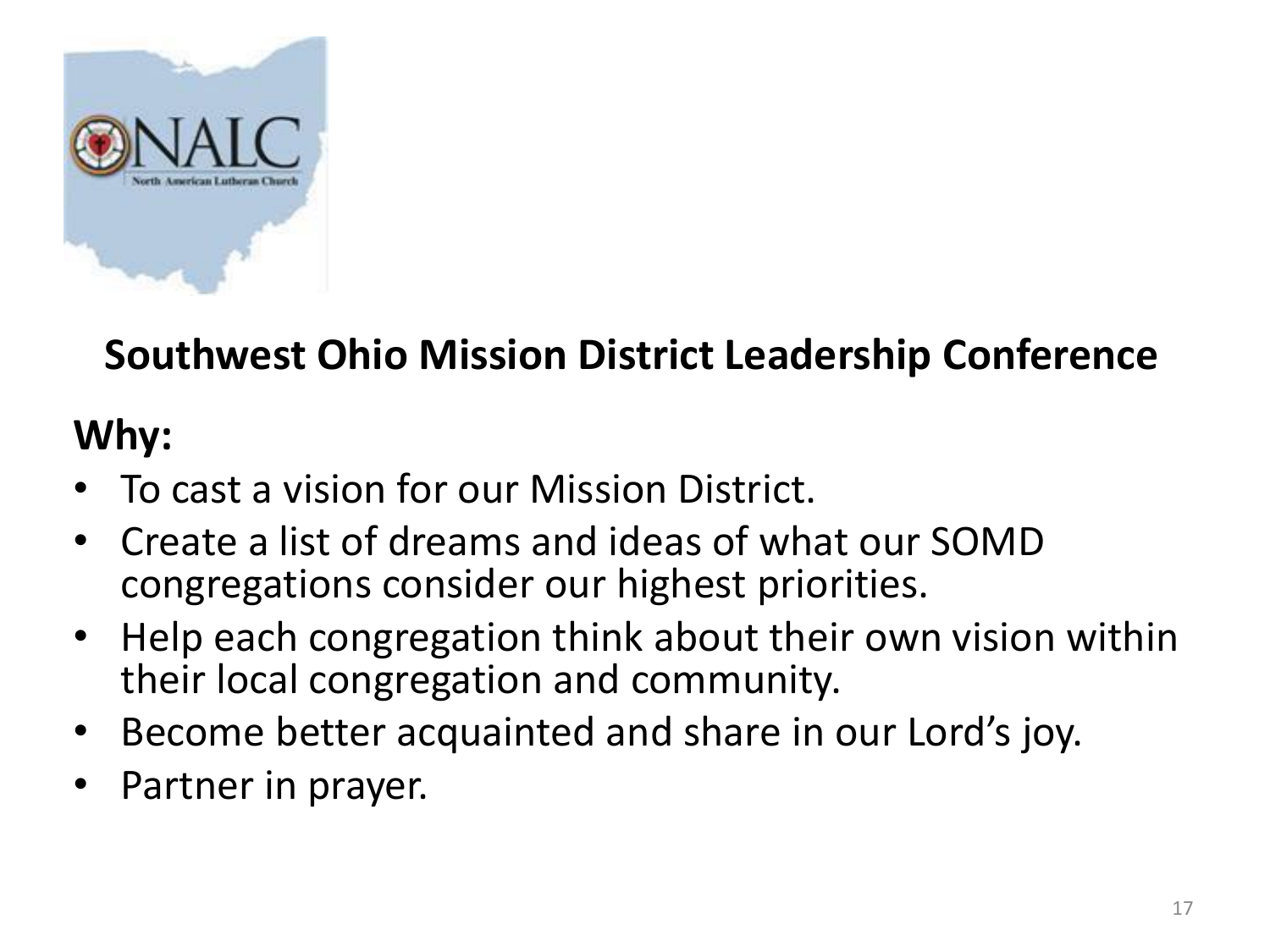

## **S.W.O.T.**

- **Strengths** What are the **strengths** God is providing our congregations and Mission District?
- **Weaknesses** What are the **weaknesses** we see or encounter in our congregations and Mission District?
- **Opportunities** What are the **opportunities** God is presenting our congregations and Mission District?
- **Threats** What are the threats that might derail the mission of our congregations and Mission District.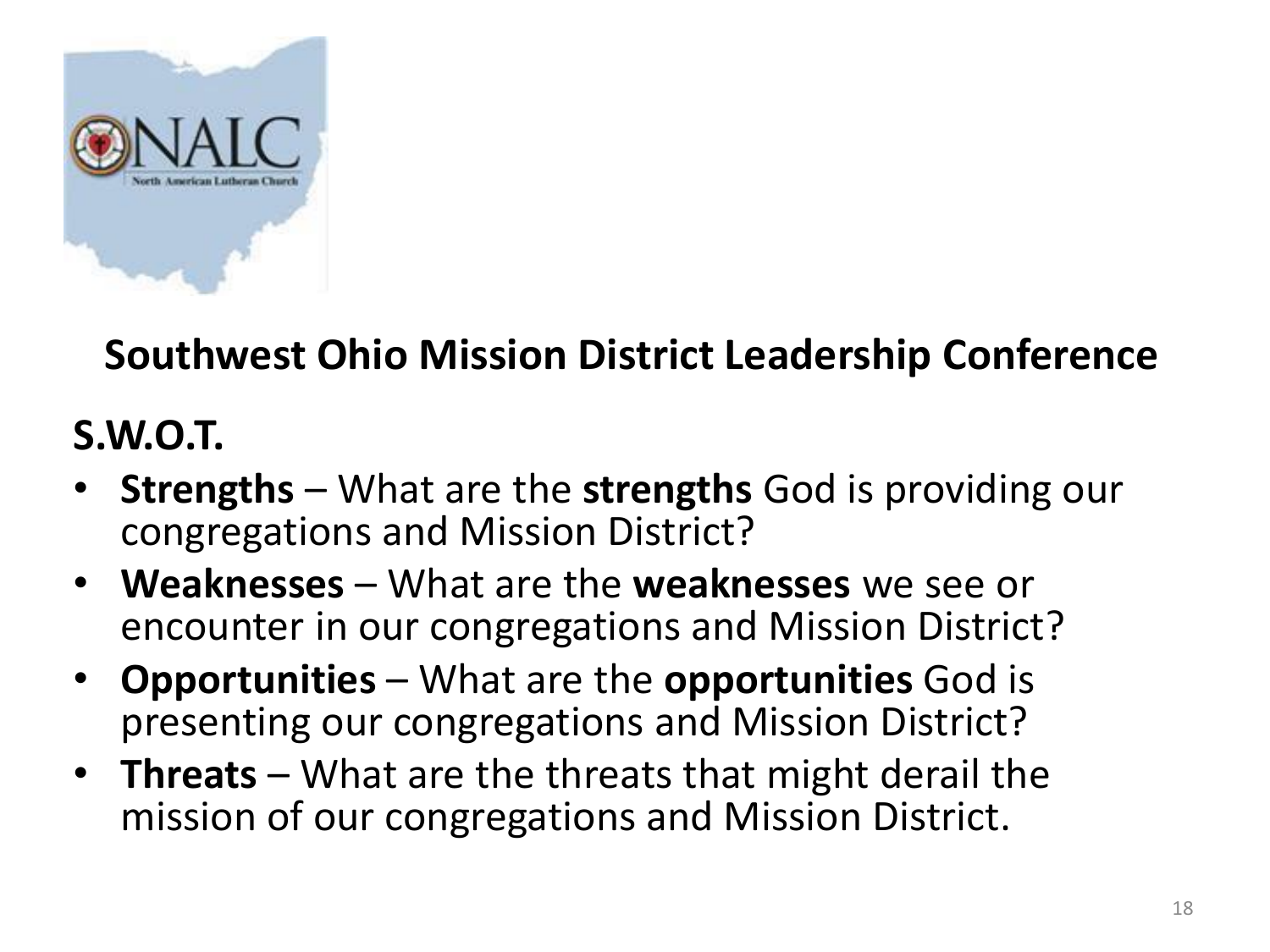

## **S.W.O.T.**

## **Strengths** – **Weaknesses** – **Opportunities** – **Threats**

Using the S.W.O.T. model participants in groups (ten tables, with approximately eight persons per table, not from the same congregation, with a facilitator at each table) will discuss their congregations with the facilitator guiding the process. A recorder at each table will lists the S.W.O.T. responses (on large 3M Post-it pads) for display on the walls in the community center.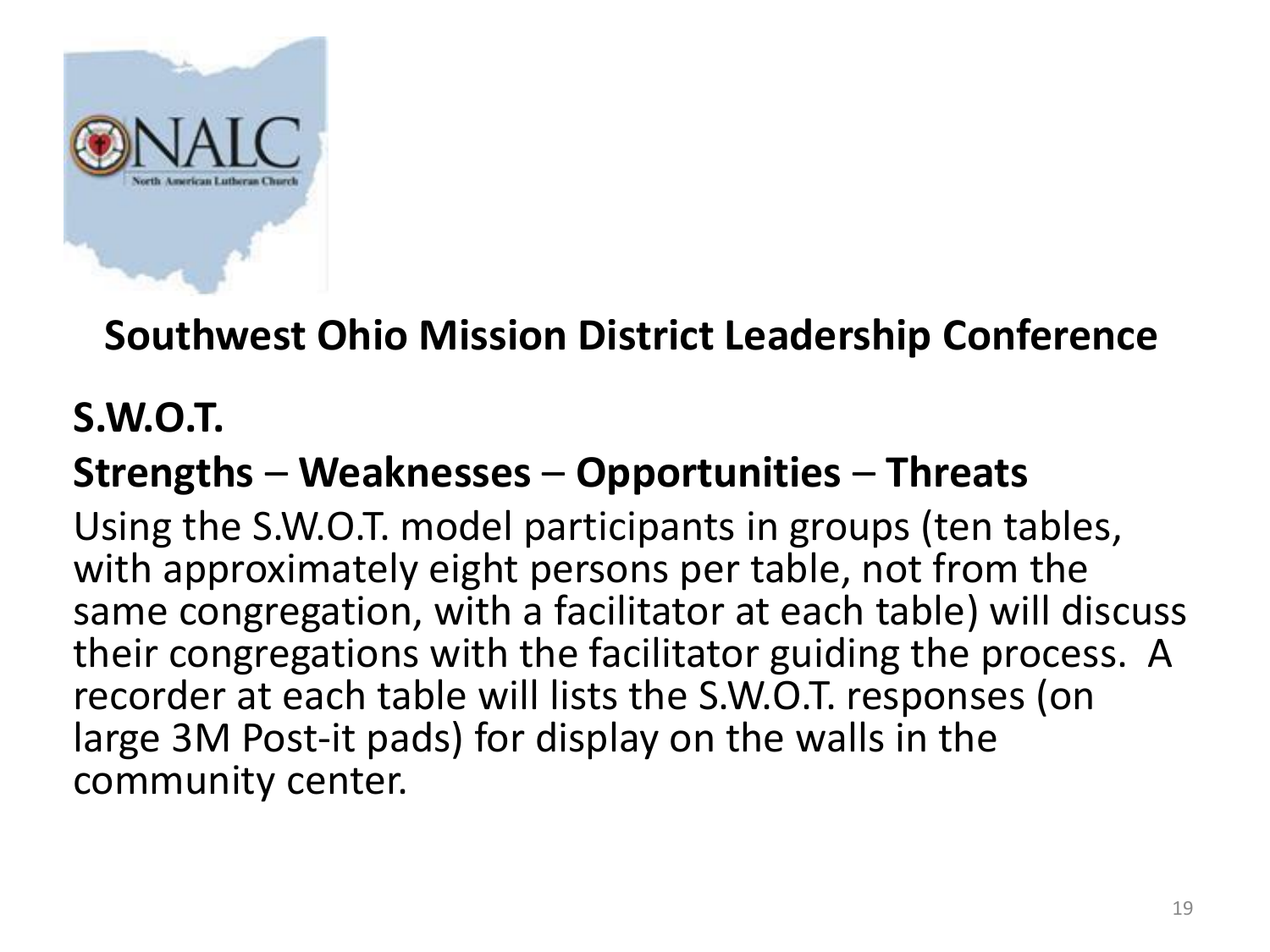

## **S.W.O.T.**

### **Strengths** – **Weaknesses** – **Opportunities** – **Threats**

During lunch, the planning team (members of the SOMD Executive Council) will consolidate the opportunities and list them for display. Reporting to the entire group, each facilitator shares three opportunities offered by the participants at their tables. **Note:** The remaining W.O.T. information will be given to the SOMD Executive Council for consideration.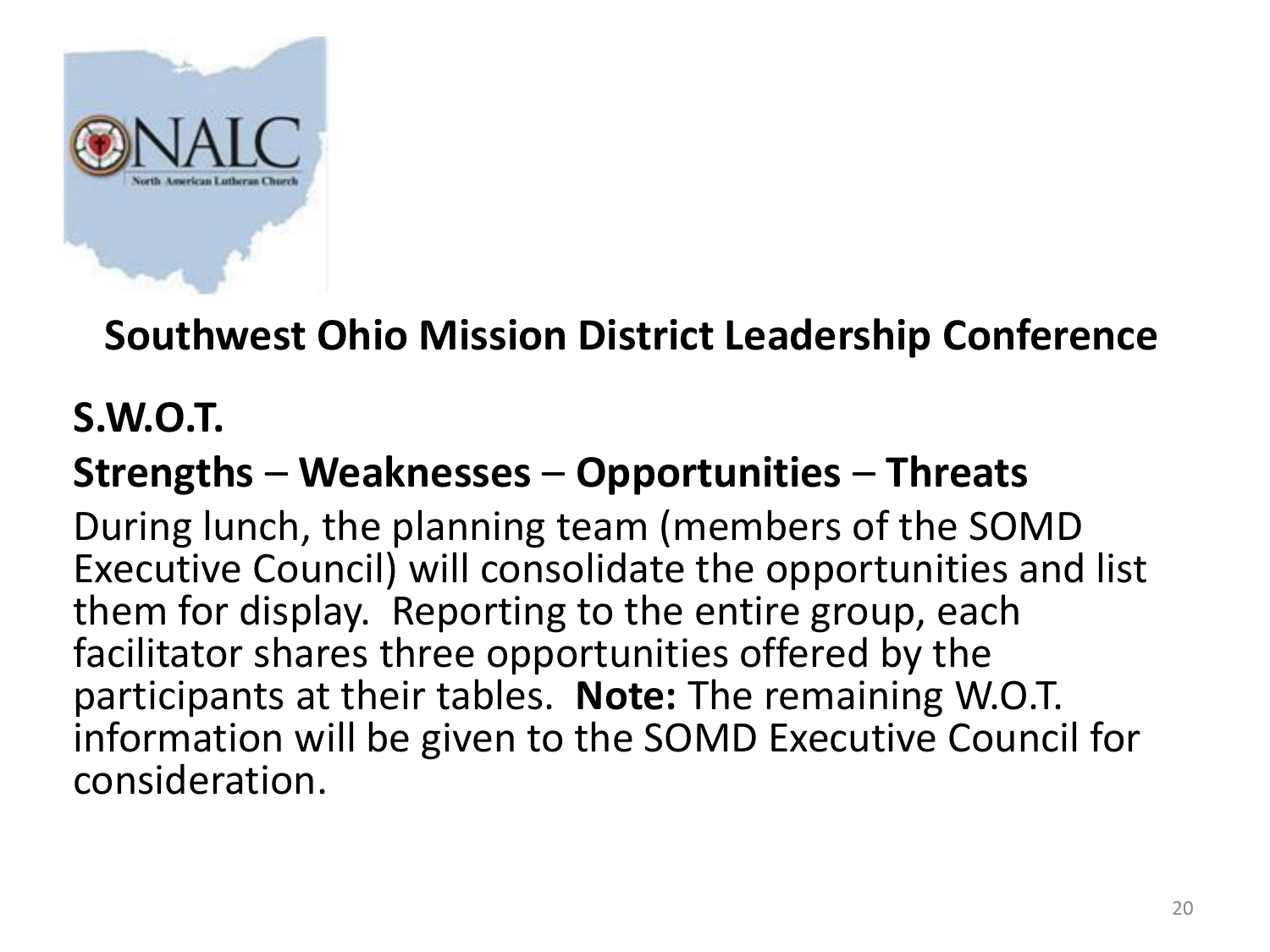

## **S.W.O.T.**

## **Strengths** – **Weaknesses** – **Opportunities** – **Threats**

Method: Participants will walk past the opportunity lists (displayed on the wall) and choose/vote for opportunities by placing colored dots on their selection. This process will define the top four or five opportunities for mission for the congregations and the SOMD.